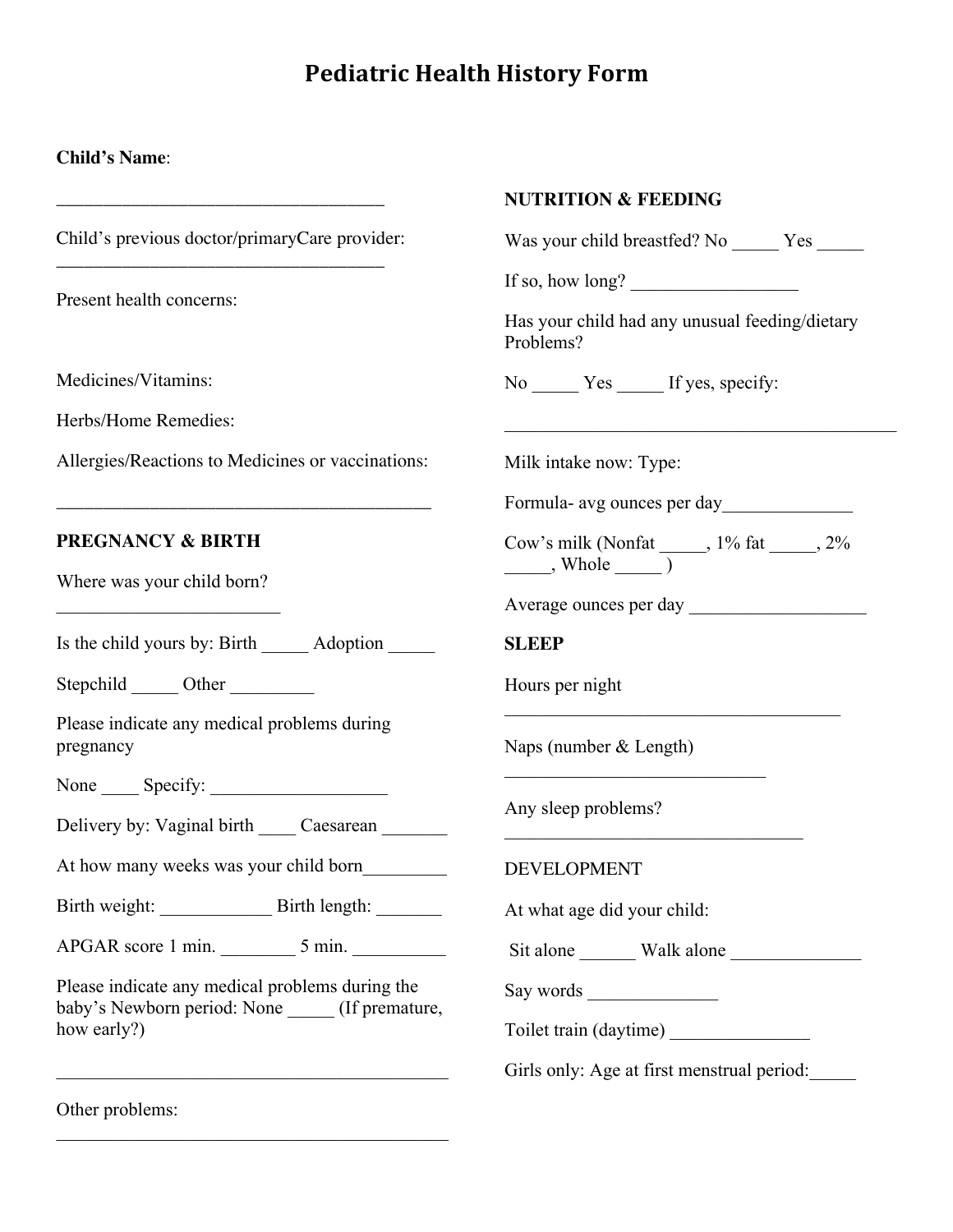## **DENTAL HISTORY**

Has child been seen by a dentist? No Yes

\_\_\_\_\_\_\_\_\_\_\_\_\_\_\_\_\_\_\_\_\_\_\_\_\_\_\_\_\_\_\_\_\_\_\_

\_\_\_\_\_\_\_\_\_\_\_\_\_\_\_\_\_\_\_\_\_\_\_\_\_\_\_\_\_\_\_\_\_\_\_\_

If so, how often?

Date of last visit

## **IMMUNIZATIONS/INFECTIOUS DISEASES**

Please bring your child's immunization records to your appointment.

Has your child had any of the following diseases:

Chickenpox Measles

Rubella Meningitis

#### **EXPOSURE/HABITS**

Any concerns about lead exposure? (old home/plumbing/peeling paint) No Yes

Do any household members smoke? No Yes

TV- hours per day

Computers- hours per day \_\_\_\_\_\_\_\_\_\_\_\_\_\_

Video games- hours per day \_\_\_\_\_\_\_\_\_\_\_\_

PAST MEDICAL HISTORY

Please describe any major medical problems and their dates.

#### **FAMILY HISTORY**

Please indicate any deaths of your immediate Family members:

Please indicate family members with any of the Following conditions:

Alcoholism \_\_\_\_\_\_\_\_\_\_\_\_\_\_\_\_\_\_\_\_\_\_\_\_\_\_\_\_\_\_\_\_ High Cholesterol

Genetic disorders \_\_\_\_\_\_\_\_\_\_\_\_\_\_\_\_\_\_\_\_\_\_\_\_\_\_

Cancer, specify type

High blood pressure

Heart disease \_\_\_\_\_\_\_\_\_\_\_\_\_\_\_\_\_\_\_\_\_\_\_\_\_\_\_\_\_\_

Stroke

Depression/suicide

Bleeding or clotting disorder \_\_\_\_\_\_\_\_\_\_\_\_\_\_\_\_\_

Asthma/COPD \_\_\_\_\_\_\_\_\_\_\_\_\_\_\_\_\_\_\_\_\_\_\_\_\_\_\_\_\_

Other: \_\_\_\_\_\_\_\_\_\_\_\_\_\_\_\_\_\_\_\_\_\_\_\_\_\_\_\_\_\_\_\_\_\_\_

Hospitalization/operations (with dates):

Broken bones or severe sprains:

\_\_\_\_\_\_\_\_\_\_\_\_\_\_\_\_\_\_\_\_\_\_\_\_\_\_\_\_\_\_\_\_\_\_\_\_\_\_\_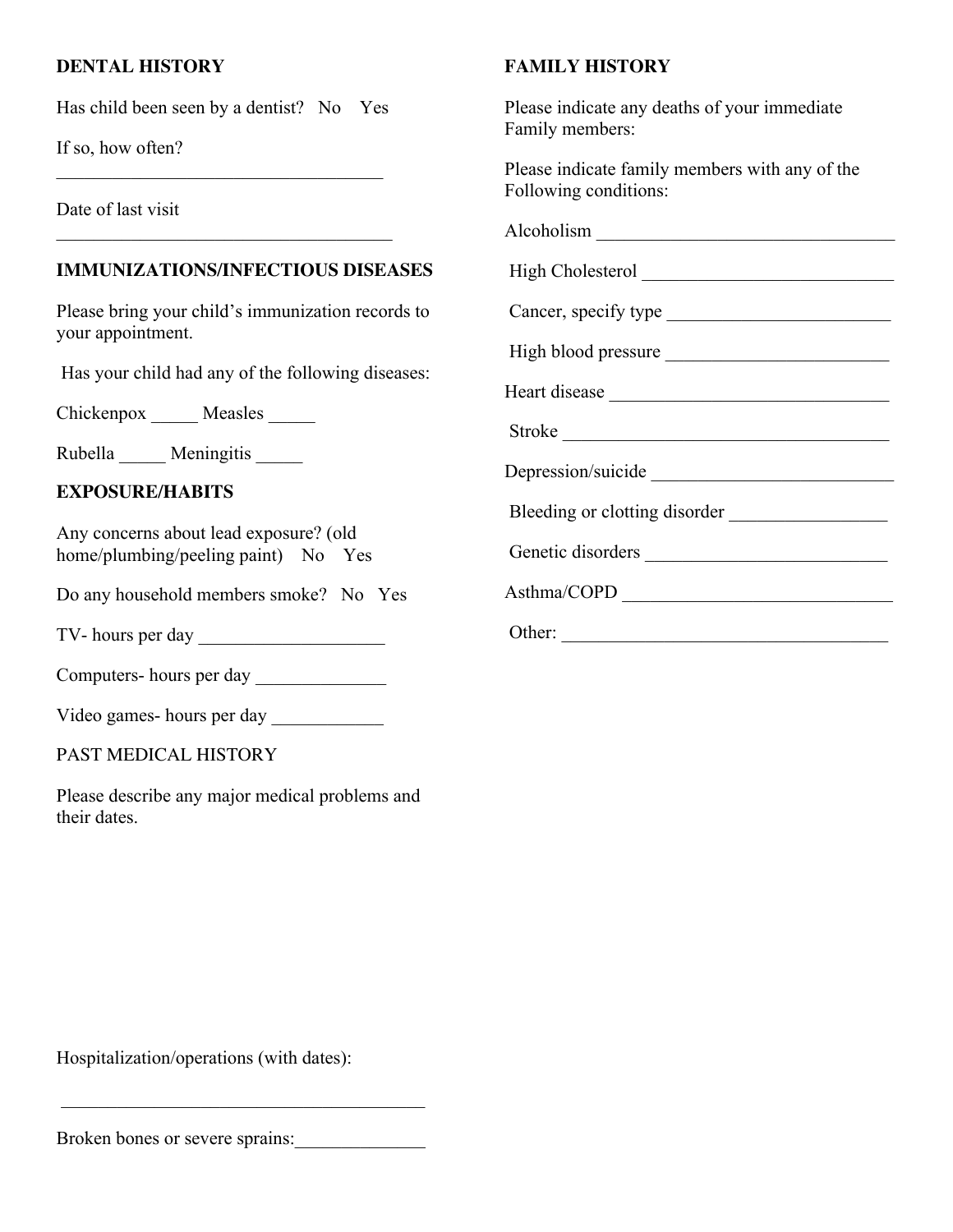## **SOCIAL HISTORY**

| Who lives at home?                                                                                                                                 | Did/does your child attend school or preschool?                                                       |
|----------------------------------------------------------------------------------------------------------------------------------------------------|-------------------------------------------------------------------------------------------------------|
| Name<br>Relationship Highest Education level<br>Age                                                                                                | N <sub>0</sub><br>Yes                                                                                 |
| <u> 1989 - Johann Harry Harry Harry Harry Harry Harry Harry Harry Harry Harry Harry Harry Harry Harry Harry Harry</u>                              | Current grade                                                                                         |
| <u> 2000 - Jan James James James James James James James James James James James James James James James James J</u>                               |                                                                                                       |
| <u> 1989 - Johann Barn, mars an deus an deus Amerikaansk kommunister (* 1950)</u>                                                                  | Any concerns about school performance? No Yes                                                         |
| <u> 1989 - Johann John Stone, mars eta bainar eta bainar eta baina eta baina eta baina eta baina eta baina eta b</u>                               |                                                                                                       |
| Is violence at home a concern? No Yes                                                                                                              | Any concerns about relationship with:                                                                 |
| Are there guns in the home? No Yes                                                                                                                 | Teachers: No Yes                                                                                      |
| If yes, are they locked away from child? No Yes                                                                                                    | Peers: No Yes                                                                                         |
| Are your child's parents: Married Unmarried                                                                                                        | If more than 4 years old:                                                                             |
| Separated Divorced                                                                                                                                 | Does your child have a best friend? No Yes                                                            |
| If divorced or separated, when?                                                                                                                    | Sports/exercise: Type                                                                                 |
| How much time is spent with:                                                                                                                       | How often?                                                                                            |
|                                                                                                                                                    | How long (minutes)?                                                                                   |
|                                                                                                                                                    |                                                                                                       |
| Other:                                                                                                                                             | Anything else you would like to tell us about<br>your child? (likes/dislikes, fears, favorite things) |
| Mother's Occupation:                                                                                                                               |                                                                                                       |
| Mother's Employer:                                                                                                                                 |                                                                                                       |
| Father's Occupation:                                                                                                                               | <u> 1989 - Jan Barnett, fransk politiker (d. 1989)</u>                                                |
| Father's Employer:                                                                                                                                 |                                                                                                       |
| Child care situation: Parents Daycare Other                                                                                                        |                                                                                                       |
|                                                                                                                                                    | <u> 1989 - Johann Barn, fransk politik (d. 1989)</u>                                                  |
| <u> 1989 - Johann John Barn, mars ann an t-Amhain an t-Amhain an t-Amhain an t-Amhain an t-Amhain an t-Amhain an</u><br>Concerns about your child: |                                                                                                       |
| Alcohol use, Sexual activity, Aggressive behavior                                                                                                  |                                                                                                       |
| Tobacco                                                                                                                                            |                                                                                                       |
| Other:<br><u> 1989 - Johann Barn, mars ann an t-Amhain Aonaich an t-Aonaich an t-Aonaich ann an t-Aonaich ann an t-Aonaich</u>                     |                                                                                                       |

**SCHOOL HISTORY**